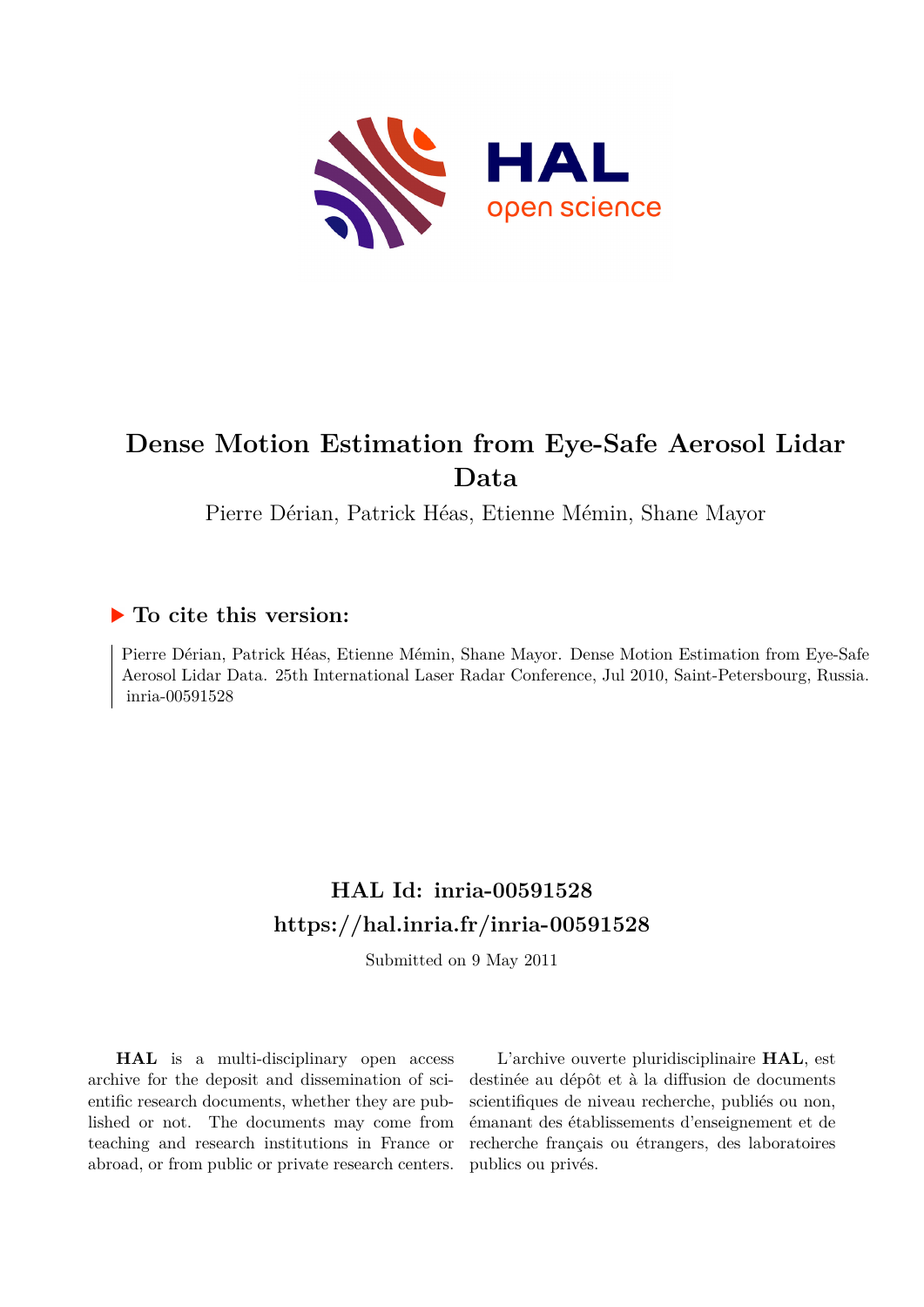# DENSE MOTION ESTIMATION FROM EYE-SAFE AEROSOL LIDAR DATA

Pierre Dérian $^1$ , Patrick Héas $^1$ , Étienne Mémin $^1$ , Shane D. Mayor $^2$ 

1 *INRIA Rennes - Bretagne Atlantique, 35042 Rennes Cedex, FRANCE. Email: Pierre.Derian@inria.fr, Patrick.Heas@inria.fr, Etienne.Memin@inria.fr* <sup>2</sup>*Department of Physics, California State University Chico, Chico, California, 95929, USA. E-mail: sdmayor@csuchico.edu*

# ABSTRACT

Results of the application of optical flow methods to eyesafe aerosol lidar images leading to dense velocity field estimations are presented. A fluid motion dedicated formulation is employed, taking into account the deforming shapes and changing brightness of flow visualization. The optical flow technique has the advantage of providing a vector at every pixel in the image, hence enabling access to improved multiscale properties. In order to assess the performances of the method, we compare vectors with punctual sonic anemometer measurements. Power spectra of the velocity data are also calculated to explore the spectral behavior of the technique.

#### 1. INTRODUCTION

The determination of air motion vectors from images produced by scanning aerosol lidars has previously been accomplished by computing cross-correlation functions from two or more frames in time [1]. For a spatially resolved vector flow field, the correlation functions can be computed for sub-regions of the full images [2]. Although being fast and robust, those methods produce sparse vector fields and it is a challenge to obtain information near the edges of the scan area. In this new work, we apply an optical flow algorithm to calculate dense motion vectors from scanning eye-safe aerosol lidar images. Optical flow technics have been proposed in the computer vision domain in order to infer scene motion measurements. Dense motion vectors are routinely computed for machine vision, digital video compression, and camera surveillance. Recently, optical flow has also been applied to images of fluid motion [3, 4, 5]. This is a more challenging problem than the case of tracking solid objects because the features related to the flow visualization typically have deforming shapes and changing brightness. In order to tackle this difficulty, appropriate smoothing functions on the velocity field and sound variation models linking the velocity unknown to the image luminance variation have to be proposed. This paper is a companion to the one by S. D. Mayor [6] in the same conference. Details about the lidar, the experiment, and the vectors computed via the correlation method can be found in that paper.

# 2. OPTICAL FLOW METHODS

#### 2.1. Standard formulation

Optical-flow estimation aims at recovering the apparent displacement field  $\mathbf{w} = (u, v)^T$  between two consecutive

frames in an image sequence. This classical computervision problem is solved through the minimization of some energy function  $J = J_{obs} + J_{reg}$ , initially formulated by Horn & Schunck [7]. The first term  $J_{obs}$  constitutes a data model that links the displacement field to be estimated to information from image pairs through the *optical-flow constraint* (OFC). This constraint states that luminance  $f(s, t)$  at a given point  $s \in \Omega$  remains constant along its trajectory:  $\frac{df(s,t)}{dt} = 0$ . The data model enforces this behavior through the following cost function:

$$
J_{obs}(\mathbf{w}) = \int_{\Omega} \phi \left( \nabla f(s) . \mathbf{w}(s) + \frac{\partial f(s)}{\partial t} \right) ds \qquad (1)
$$

where  $\phi$  might be the  $L_2$  norm or some robust function to deal with strong deviation from the OFC data-model. The second term  $J_{req}$  is a regularization term, classically a first order penalization is used:

$$
J_{reg}(\mathbf{w}) = \alpha \int_{\Omega} \phi \left( \left\| \nabla \mathbf{w} \right\| \right) ds \tag{2}
$$

Here parameter  $\alpha$  controls the balance of the OFC datamodel and the smoothness of the estimated field w.

#### 2.2. Fluid motion estimation

The two terms of the energy function  $J$  have been modified in order to take into account physical properties of the fluid motion. The OFC constraint (1) has been replaced by the *integrated continuity equation* (ICE), based on mass conservation [8]:

$$
J_{obs}(\mathbf{w}) = \int_{\Omega} \phi \left( \frac{\partial f(s)}{\partial t} + div(f(s)\mathbf{w}) \right) ds \qquad (3)
$$

The first-order regularization (2) penalizes the gradient of the estimated field w and enforces low divergence and vorticity. A second order regularization has been proposed [3] which instead penalizes gradients and favors blobs of both vorticity and divergence :

$$
J_{reg}(\mathbf{w}) = \alpha \int_{\Omega} \phi \left( \|\nabla curl\mathbf{w}\| + \|\nabla div\mathbf{w}\| \right) ds \quad (4)
$$

where  $curl \mathbf{w} = \frac{\partial v}{\partial x} - \frac{\partial u}{\partial y}$  and  $div \mathbf{w} = \frac{\partial u}{\partial x} + \frac{\partial v}{\partial y}$  respectively denote vorticity and divergence of w. Those modifications have proven to be efficient for fluid motion estimation in various cases such as particle image velocimetry (PIV) or satellite imagery [3, 4].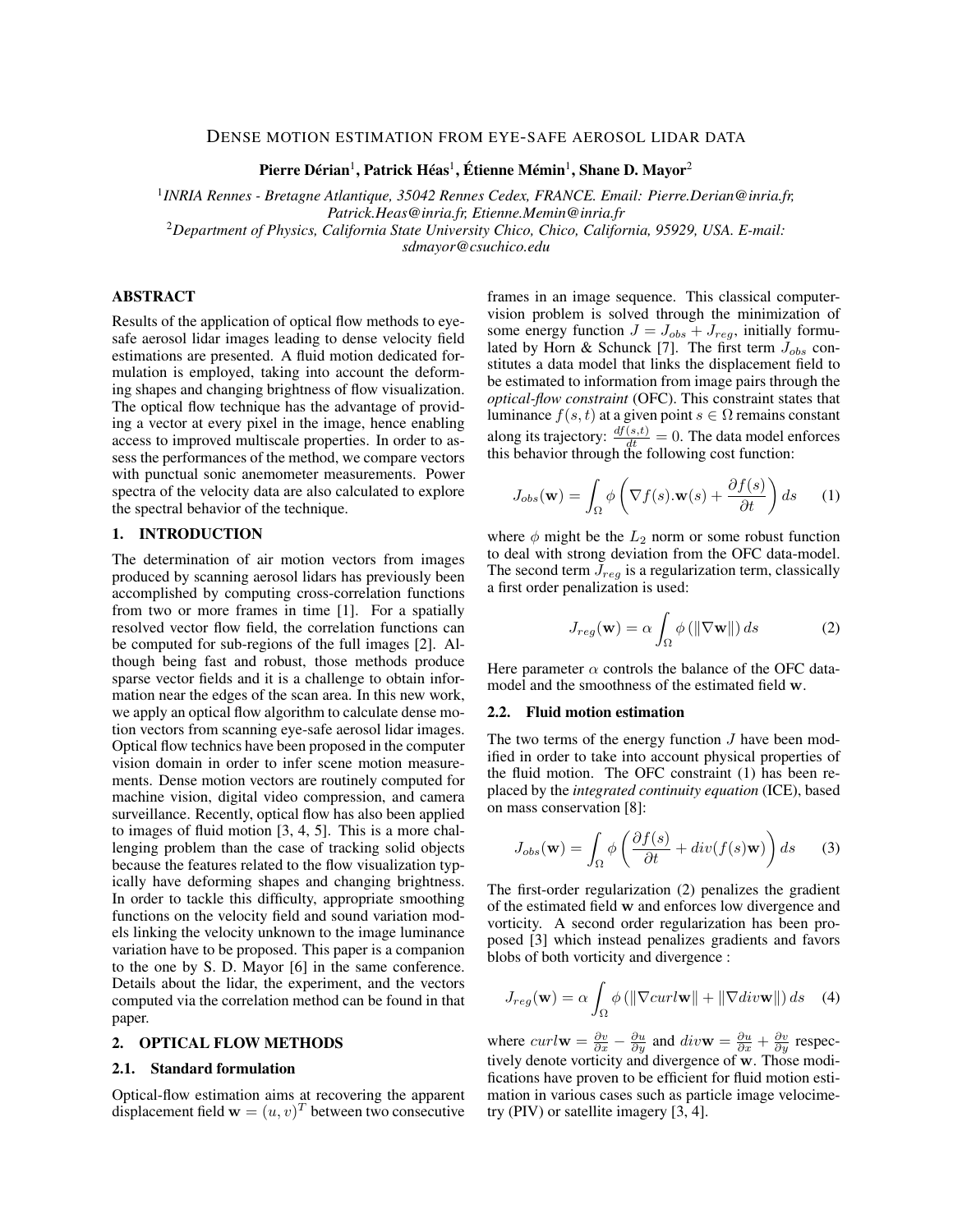

Figure 1: Example of input image data for dense motion estimation .

# 3. APPLICATION TO LIDAR IMAGES

#### 3.1. Experiment

Data was collected by a  $1.5 \mu m$  eye-safe aerosol lidar as a part of the 2007 CHATS measurement campaign, which also includes in-situ measurements recorded at a 60 Hz sample rate from a micro-meteorological tower located within the lidar scan plane. More information on the lidar, this experiment and its results can be found in papers by S.D. Mayor [9, 10]. Preprocessing of raw data – such as interpolation from polar to cartesian coordinates – leads to  $602 \times 602$  px frames of 10 m resolution. Each frame has an associated mask describing the cone-shaped data area – see fig. 1. This mask enables the discarding of irrelevant pixels for the estimation process.

Optical flow methods have been applied to two different lidar data cases. These two cases were chosen because of their sharply contrasting differences in flow dynamics. The case from April 26 took place in a turbulent convective boundary layer and included the passage of a density current front; the case from March 21 occurs in a weakly stable evening boundary layer with light winds. In this case, stability suppresses turbulence and supports the existence of "gravity" waves. In the March 21 case the wind speeds are low and the wind direction is constantly changing. In the April 26 case, the wind speeds are stronger and the direction is more consistent except for near reversal with the passage of the front.

The March 21 case consists of 536 frames ranging between 04:15 and 6:59 with a time-step of 17.3 s, while the April one shows 358 frames from 22:00 to 01:00 on 27 April 2007 with a 30 s-interval between two consecutive frames. Both cases have been investigated using the same set of parameters:

- ICE data model;
- Div-Curl regularization;
- robust behavior to discard irrelevant pixels;
- no temporal coherence: frames are treated as independent consecutive pairs.

The estimated velocity fields have the same resolution as the input frames, i.e.  $602 \times 602$  px. Figure 2 shows an example of the estimated vectors with associated vorticity and divergence map. The in-situ measurement tower is located 1600 m south of the lidar site, and does sometimes appear on the input frame as few bright pixels of maximum size  $2 \times 2$  px. Thanks to the use of the robust data term, those pixels are sometimes discarded by the algorithm. In order to compare tower measurements with reliable estimated values, the latter are averaged over a  $4 \times 4$  px box centered on the tower location. Tower measurements, originally sampled at 60 Hz, are also averaged over 15 s-windows centered on the times of the frames.

#### 3.2. Wind Speed and Direction

Figure 3 shows a comparison of wind speed and its direction between averaged anemometer data and estimated ones. The first case – March 21 – shows a good agreement between estimation and measurements for both norm and direction, except for two short periods where the direction strongly deviated. The second case, April 26, is much more turbulent, with a higher amount of scatter in both anemometer and estimated wind speed. However, being much more stable, wind direction is well retrieved.

# 3.3. Spectra

Figure 4 represents time-power spectral densities (PSD) computed using a Welch estimator. Lidar frame rate is much lower than the anemometer sample rate, hence its spectra are only defined over low frequencies. Observations from wind speed comparisons are confirmed: PSDs are in reasonable agreement for the 21 March case, up to the lidar Nyquist frequency where a "pile-up" of energy appears, not present in the anemometer data. Some energy is also missing at the estimated middle scales ( $∼ 10^{-3}$  Hz), it might have been caused by a too strong regularization. For the April 26 "turbulent case", it appears that the algorithm under-estimates the PSD over a broad range of scales, not surprisingly since wind speed was badly retrieved. Both cases show an inertial cascade with a  $-\frac{5}{3}$  slope, unfortunately occurring at temporal scales unreachable through lidar frames. Figure 5 shows time-averaged spatial spectra computed from a  $256 \times 256$  px box extracted from the estimated velocity fields. A power-law fit gives a slope of  $\sim -2$ .

### 4. CONCLUSION

Optical flow methods with fluid-motion dedicated formulation have been applied to lidar data frames. Results are in good agreement with in-situ measurements, although particular dynamics might mislead the algorithm. The development of a lidar-dedicated data model combined with the utilization of turbulence dynamics multiscale regularization [5] should lead to improved dense motion estimations.

### ACKNOWLEDGMENTS

S. D. Mayor's participation in this collaboration was made possible by NSF AGS award 0924407.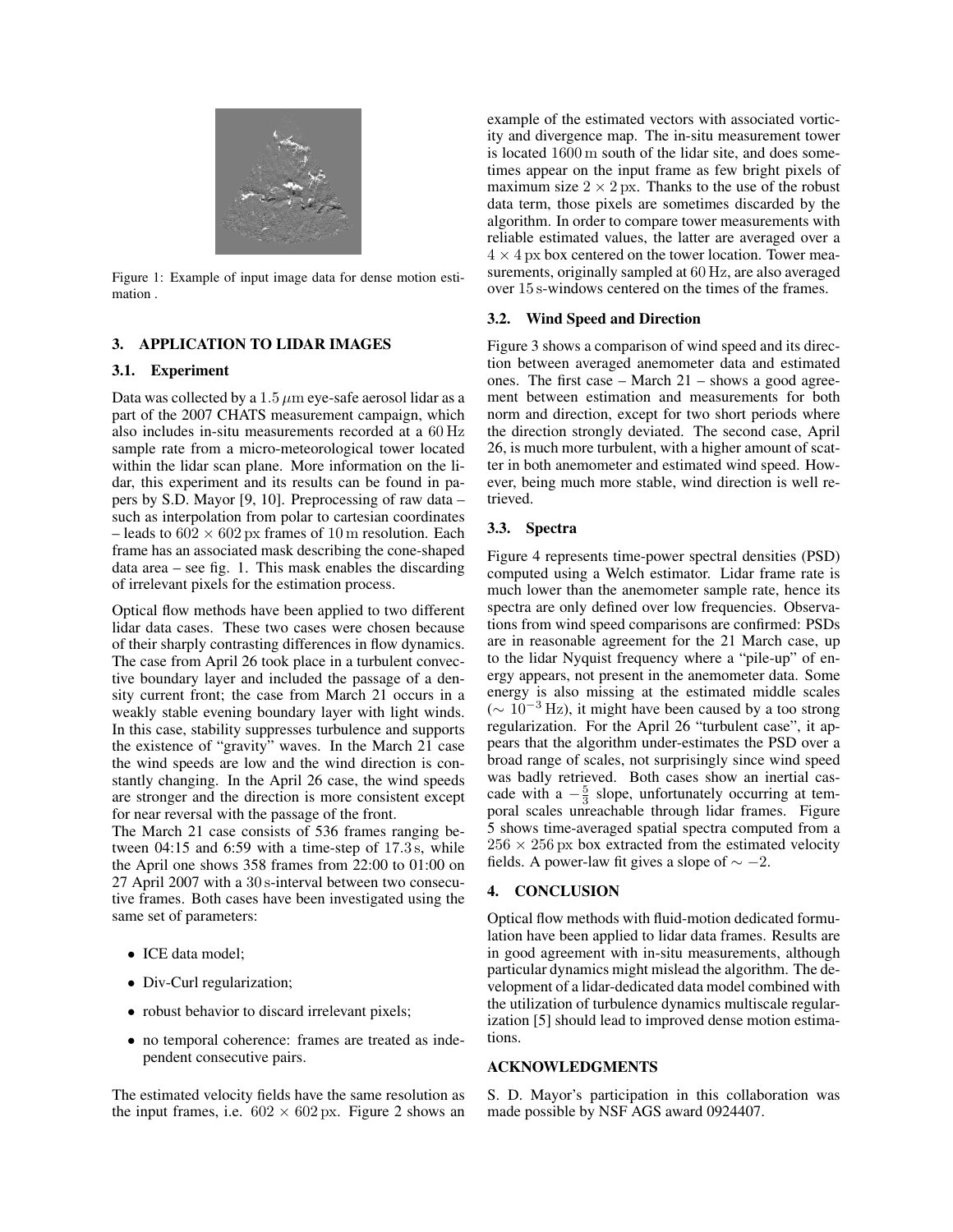

Figure 2: Example of estimated dense field – 26 April, 23:05:41. The close-up (bottom-left) shows two counter-rotating vortices situated near the northward moving density front; velocity vectors are superimposed every 6 px on the input frame. Up-right is vorticity map confirming the two vortices, bottom-right is the divergence map showing convergence north of the front.



Figure 3: Comparison of wind speed (top) and direction (bottom) between anemometer data (red circles) and estimated velocities with optical flow method (black circles) for 21 March (left column) and 26 April (right column).